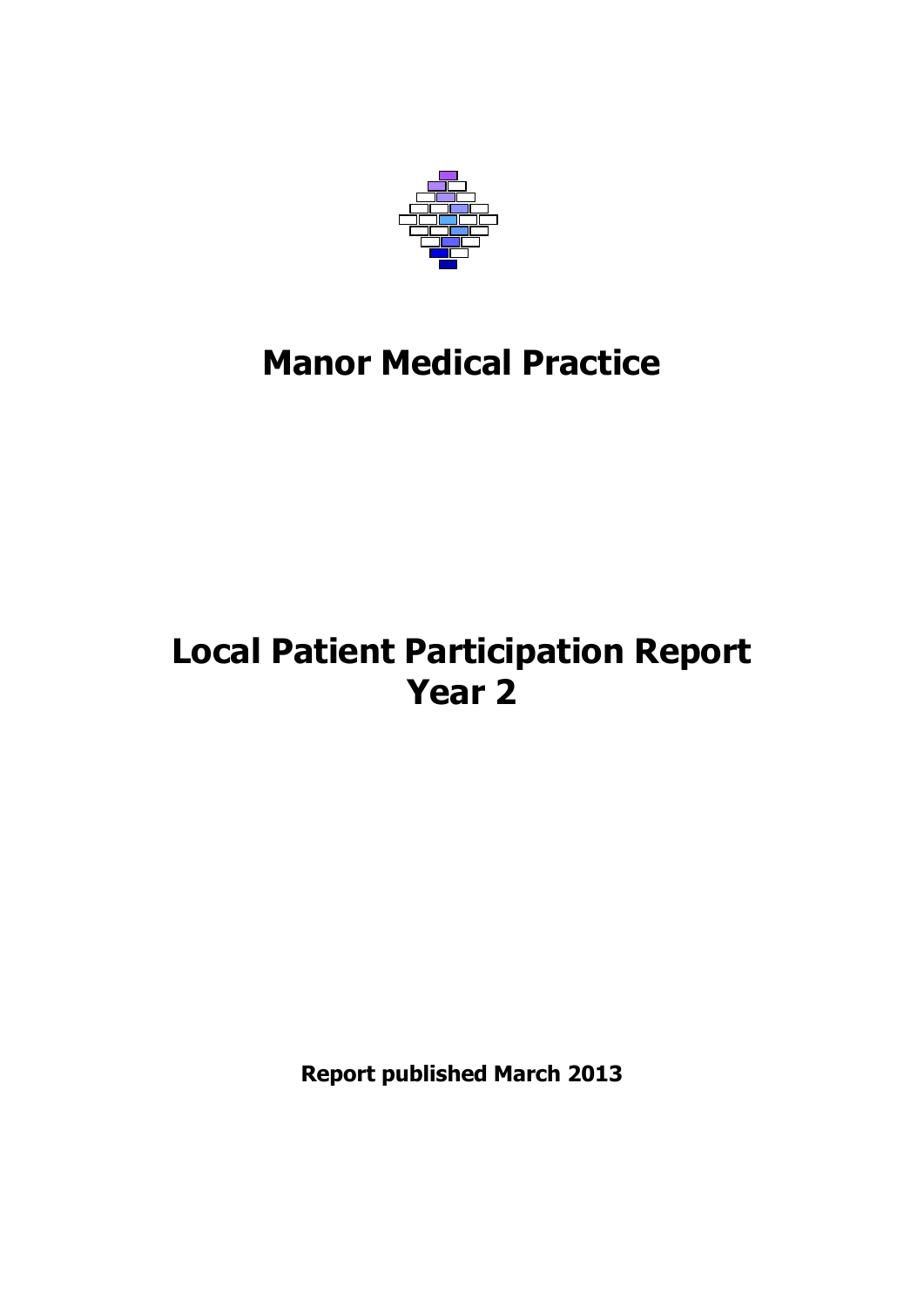### **Contents**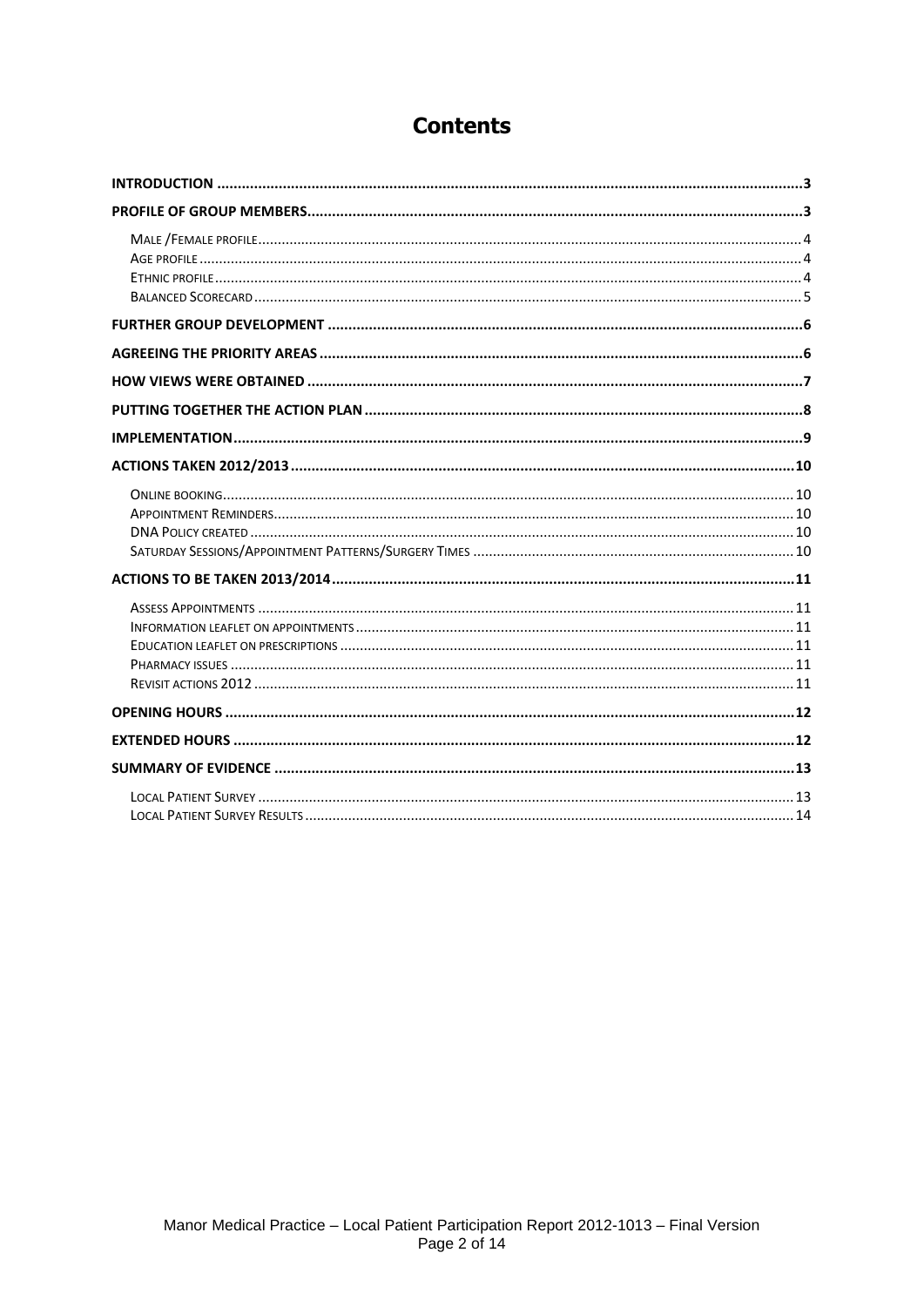# <span id="page-2-0"></span>**Introduction**

Manor Medical Practice is a large and busy practice with around 9000 registered patients and based at two sites. We hope that by engaging more with our patients we can improve the service we provide by understanding more about the issues faced. We made the decision to use a virtual patient participation group (PPG) to increase the number of potential members and widen the membership. The group was first set up in 2011-2012 and membership has remained open to all Patients during 2012-1013. The group has participated in surveys this year and their input has been invaluable in helping the Practice to implement the action plan of 2011-2012 and in forming this years' action plan.

During the period March 2012 – date we have continued to advertise the group and invite new members to join, we have successfully increased our membership on 2012 and we have over active 70 members.

The Practice looks forward to working with the group for some time to come.

# <span id="page-2-1"></span>**Profile of Group Members**

Manor Medical Practice currently has a list size of around 9,000 patients. Our current patient group has 77 members, around 0.85% of the practice population.

In the past the Practice has had a Patient Group which was face to face. The success was limited; numbers were small; it was difficult to find a time and location suitable for meetings; the group mainly comprised older female patients. Thus, we continued with the approach of making the group a virtual group.

During the past twelve months we have recruited using a mixture of the following methods:-

- Continuing Poster Campaign in waiting room and surgeries
- Links on Website and NHS Choices
- Targeted text messages to females aged under 44 as this group of patients was the most under represented group in the year 2011-2012
- Targeted text messages to all patients aged 16-25  $\bullet$

We continued to offer a choice of methods for group members to communicate with us to ensure that we did not exclude patients who may not have access to the internet and email:

- Online survey completion
- Paper based survey completion

Telephone based survey completion was removed as an option due to the uptake being very small (one patient only).

The majority of our group members prefer to complete postal surveys.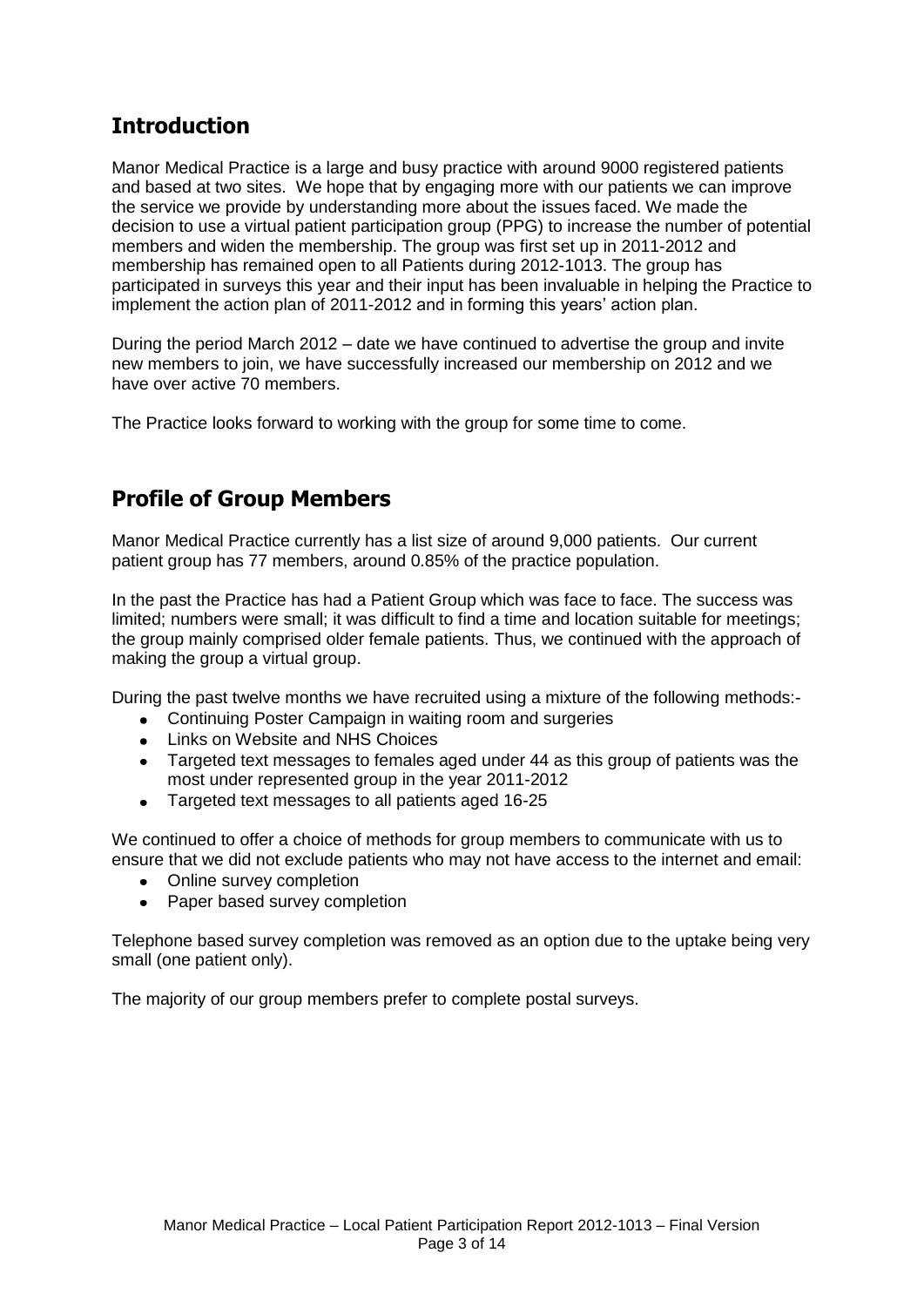#### <span id="page-3-0"></span>**Male /Female profile**

| Total                | <b>Male</b> | Female |
|----------------------|-------------|--------|
| <b>All Patients</b>  | 50%         | 50%    |
| <b>Patient Group</b> | 38%         | 62%    |
| Attendance           | 47%         | 53%    |

Table 1 – Male/female profile

As can be seen in table 1 above, we have a higher female to male ratio in the patient group than the practice population. There is an approximate correlation with attendance patterns over the twelve months to March 2013 where we have a higher number of females attending for appointments than males.

#### <span id="page-3-1"></span>**Age profile**

| <b>Total</b>         | 16 or under | 17-24 | 25-34 | $35 - 44$ | 45-54      | 55-64 | 65 or over |
|----------------------|-------------|-------|-------|-----------|------------|-------|------------|
| <b>All Patients</b>  | 17%         | 10%   | 13%   | 13%       | 16%        | 13%   | 18%        |
| <b>Patient Group</b> | $0\%$       | 4%    | 8%    | 18%       | <b>20%</b> | 23%   | 27%        |
| Attendance           | 16%         | 9%    | 13%   | 12%       | 16%        | 14%   | 20%        |

Table 2 – Age profile

Despite targetted efforts to encourage younger patients to engage we do still have a predominantly older group of patients and remain under represented in the under 25's age group. However, the group does contain parents so we hope that the views of the the younger population are still able to be put across via these members. Attendance patterns across the age bands show a correlation to the age bands of the practice population.

### <span id="page-3-2"></span>**Ethnic profile**

| <b>Ethnic category</b>                                 | <b>All Patients</b> | Group  |
|--------------------------------------------------------|---------------------|--------|
| British or mixed British - ethnic category 2001 census | 81.88%              | 91.14% |
| Other White background - ethnic category 2001 census   | 7.19%               | 5.06%  |
| White British - ethnic category 2001 census            | 7.44%               | 2.53%  |
| White Irish - ethnic category 2001 census              | 0.20%               | 1.27%  |
| Other ethnicity                                        | 3.29%               | 0%     |

Table 3 – Ethnic profile

As can be seen in table 3 above, the ethnicity of the group is broadly representative of the ethnicity of the practice population - over 96% of the population is currently represented.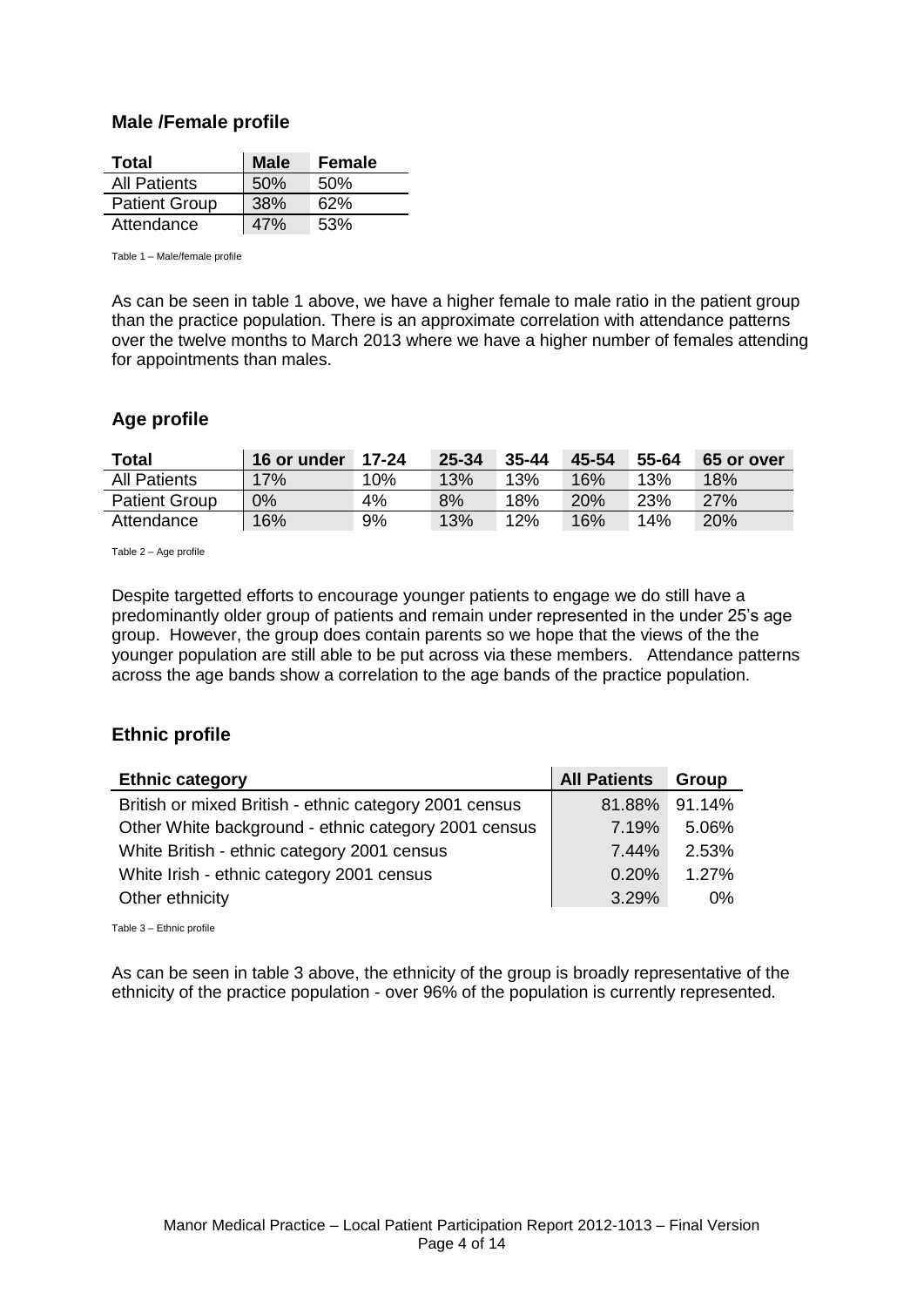### <span id="page-4-0"></span>**Balanced Scorecard**

The scorecard (see below) shows the age sex profile of group members compared to the entire patient population.

It can been seen quite clearly that we have successfully adressed the under representation of females in the 15-44 years age group from 2011-2012.

However in both the 45-64 years and 65+ years age groups we continue to be disproportionately represented by females.





**Age / sex profile of group using balanced scorecard bandings – 2011/2012**

**Age / sex profile of group using balanced scorecard bandings – 2012/2013**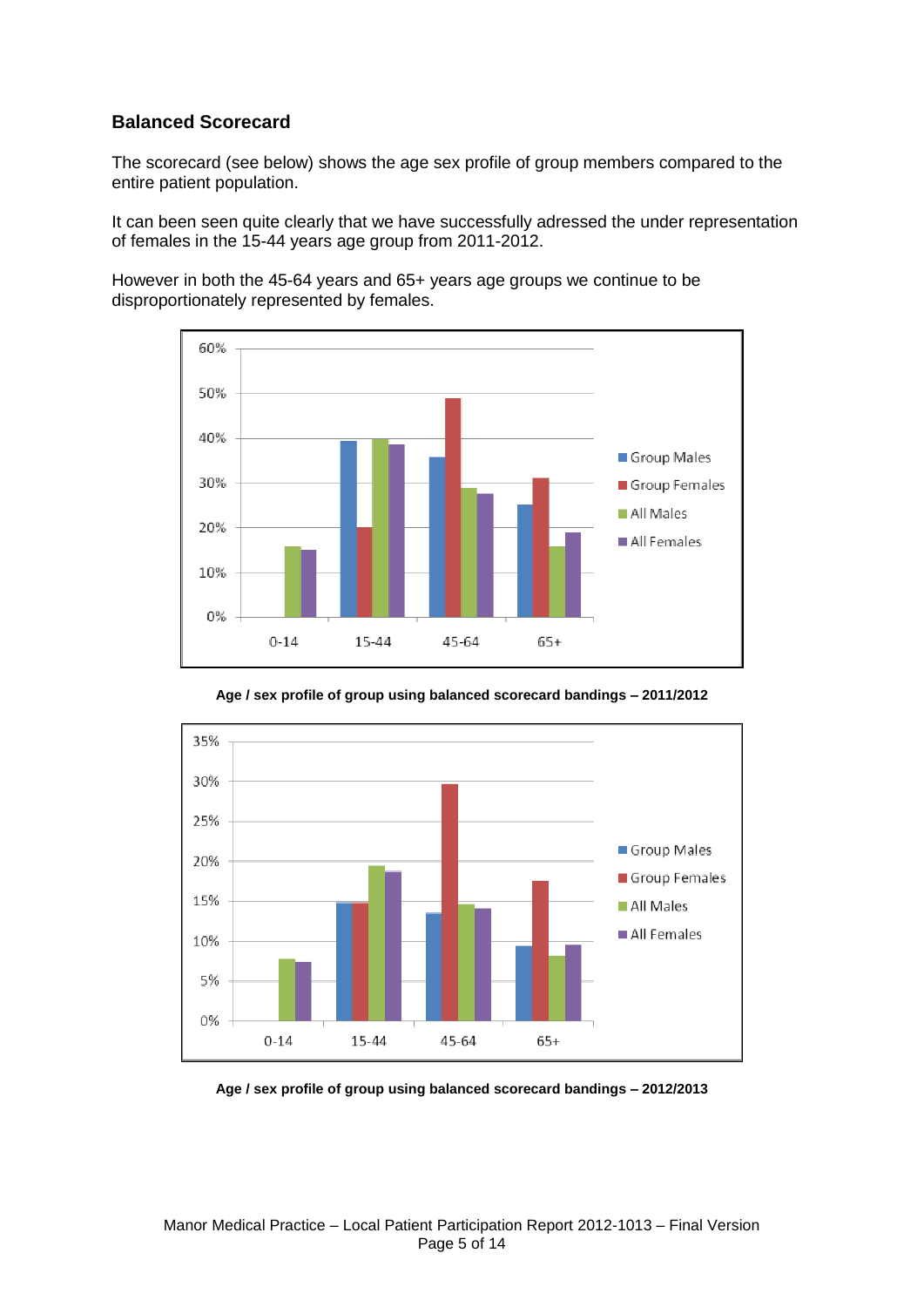# <span id="page-5-0"></span>**Further Group Development**

We will continue to focus on recruiting specific groups in the coming year.

We will do this by:

- Focus on males aged 65+
- Continue to encourage families with young children to join the group

### <span id="page-5-1"></span>**Agreeing the priority areas**

In the early part of the year the group worked closely with the Practice on the action plan and additionally conducted a survey relating to one of the remaining priority issues identified during the previous year – missed appointments (DNA's).

On completion of the points in the action plan the group was then invited to suggest further priority areas for discussion.



Here is a selection of some of the suggestions we received:

"The implications for the practice of the governments' changes to the NHS. How do they effect

- 1) The relationship with the patients,
- 2) The relationship with the local hospitals,
- 3) How is the practice proposing to deal with the extra work entailed?"

"For debate – length of time you have to wait for an appointment."

"Errors / over prescribing by local pharmacists. Interested to find out if any/many patients experiencing this and costs of waste and charges to practice/NHS"

Responses were grouped by topic and the two most common ones were appointments and prescribing.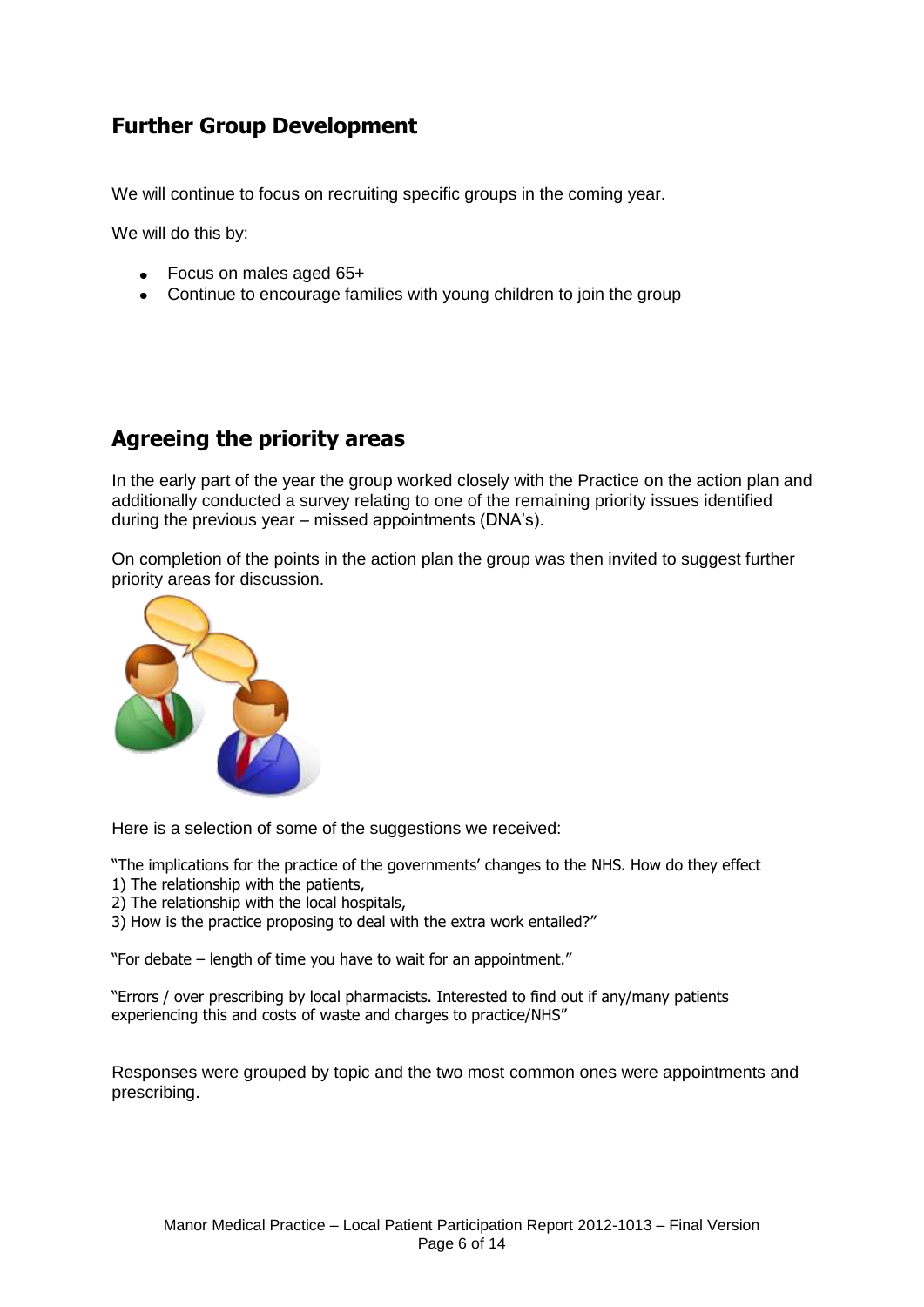### <span id="page-6-0"></span>**How views were obtained**

We created a survey based on the two top priorities identiifed by the group and invited all patients attending the surgery over a period of two weeks to complete it. We had a great response and 121 patients completed surveys for us.

The survey and results were then sent to the group for comments.





"Have you considered shorter waiting times for children?" - **We offer minor illness appointments with the nurse for children**

"I don't need routine appointments."

"Clarification on what is urgent, non-urgent and routine please."

"Most patients think their need to see a Doctor is urgent!"

- **The practice needs to raise awareness with patients on the types of appointment we offer**

"Items are frequently out of stock at the pharmacy."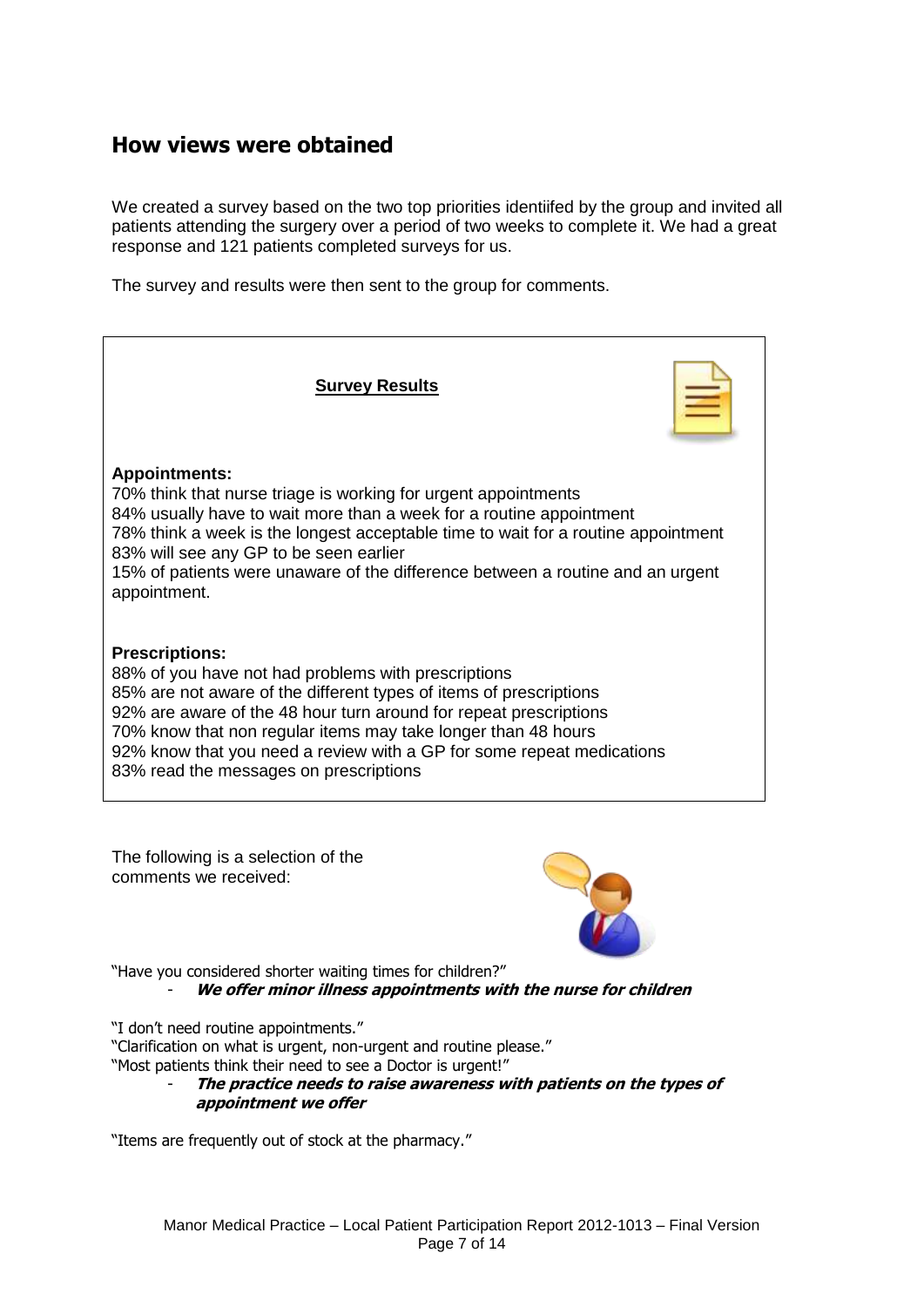# <span id="page-7-0"></span>**Putting together the action plan**

The survey results were discussed by staff at the Practice and several action points were suggested as ways to address the issues. There was a discrepancy between the groups' priority issue of "problems with prescriptions" and the local practice survey results which indicate that 88% of patients have not experienced problems. The Practice decided to take it forward as an action and will ask the group for help in creating a wider survey on prescriptions.

The following action plan was put to the group for approval:



The action plan has been approved by 100% of respondents.

The following is a selection of the comments we have received regarding the plan:



"Is it your intention to let us see drafts of the proposed patient information leaflets? I'm sure they will be well prepared but I would like to check they are user-friendly so to speak" .

#### **The leaflets will be circulated to the group for comment and approval prior to general release.**

"It looks like a good action plan."

"Yes I approve of the plan of action. I actually do not have any issues getting in the Doctors, but a fact sheet on what the difference of routine & urgent is a good idea"

"All sounds like a good Action Plan to me. I am amazed how many people do not know what they are taking & why"

We hope to keep patients better informed in the future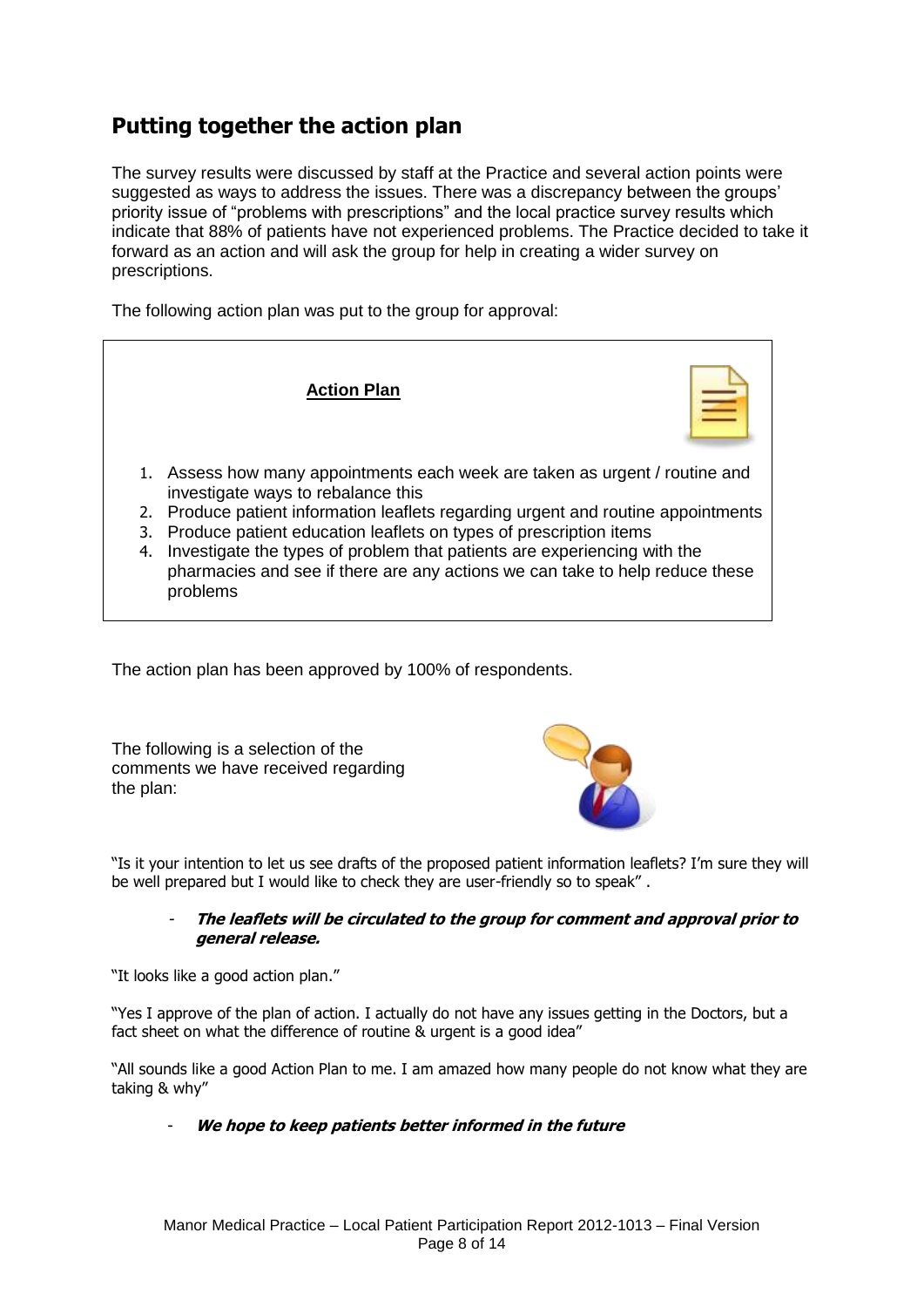# <span id="page-8-0"></span>**Implementation**



| <b>Action</b>                                                | How it will be implemented                                                                                                                                                                                                                       |
|--------------------------------------------------------------|--------------------------------------------------------------------------------------------------------------------------------------------------------------------------------------------------------------------------------------------------|
| <b>Assess Appointments</b>                                   | The Practice is to investigate if any tools are available<br>to help with the assessment of appointments. News on<br>progress will be sent to the group.                                                                                         |
| <b>Information Leaflet</b><br>regarding appointment<br>types | We will create an information leaflet for patients<br>regarding the different types of appointment. This will<br>be sent to the group for comment, review and approval<br>prior to publication. We expect to complete this by<br>September 2013. |
| Education leaflet regarding<br>prescriptions                 | We will create a leaflet explaining prescriptions and the<br>types of item found on them. As above, this will be<br>sent to the group for comment, review and approval<br>prior to publication. We expect to complete this by<br>September 2013. |
| Prescribing issues                                           | Create a further in-depth survey relating to the types of<br>issues that patients are experiencing and will invite the<br>local pharmacies to comment.<br>We expect to run this survey late 2013.                                                |
| Revisit actions from 2012                                    | We will also revisit the actions in the plan from 2012 to<br>see if those that are as yet incomplete can be moved<br>forward.                                                                                                                    |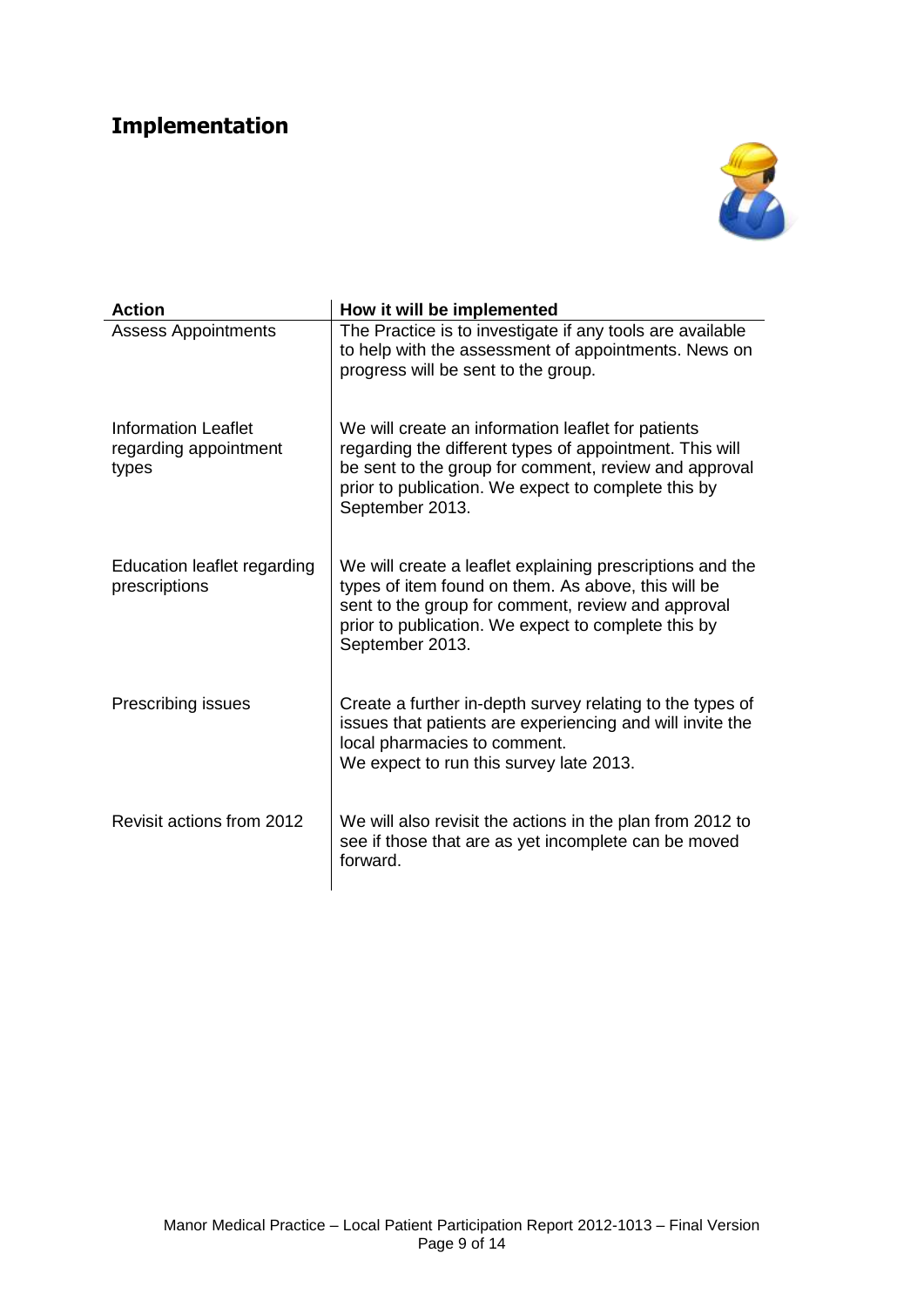### **Actions taken 2012/2013**



### <span id="page-9-1"></span><span id="page-9-0"></span>**Online booking**

This service was successfully piloted by the group in February 2013 and is now live and available to all Patients.

We have links on the website and are currently waiting for marketing materials to be sent to us from EMIS so we can have a poster campaign in the surgeries advertising the service.

#### <span id="page-9-2"></span>**Appointment Reminders**

This service is now live and used by 47% of Patients. However, there has been a disappointing reduction in DNAs (less than 7% reduction).

#### <span id="page-9-3"></span>**DNA Policy created**

The group has been surveyed on their opinions and suggestions relating to how the Practice should deal with Patients who do not attend for appointments. The Practice now has an agreed DNA policy and we hope that this, in-conjunction with the appointment reminder service will help to reduce the number of missed appointments which is still a big problem for the Practice.

#### <span id="page-9-4"></span>**Saturday Sessions/Appointment Patterns/Surgery Times**

The untimely death of our senior Partner Dr Higginbotham-Jones in 2012 led to an unforeseen change of clinical staff and a much higher use of non-regular clinicians in the Practice. This has meant that we have been unable to make as many changes to appointment times as we had hoped to.

We have continued to offer one Saturday per month but have as yet been unable to offer more appointments on these days.

We have made some changes to appointment availability but have not yet surveyed the Patients to canvas opinion on these changes.

The website and NHS Choices have been updated to reflect current appointment times. The Practice will see a new full time GP start in March 2013 and a further part time GP start in June 2013 and we hope to revisit these actions then.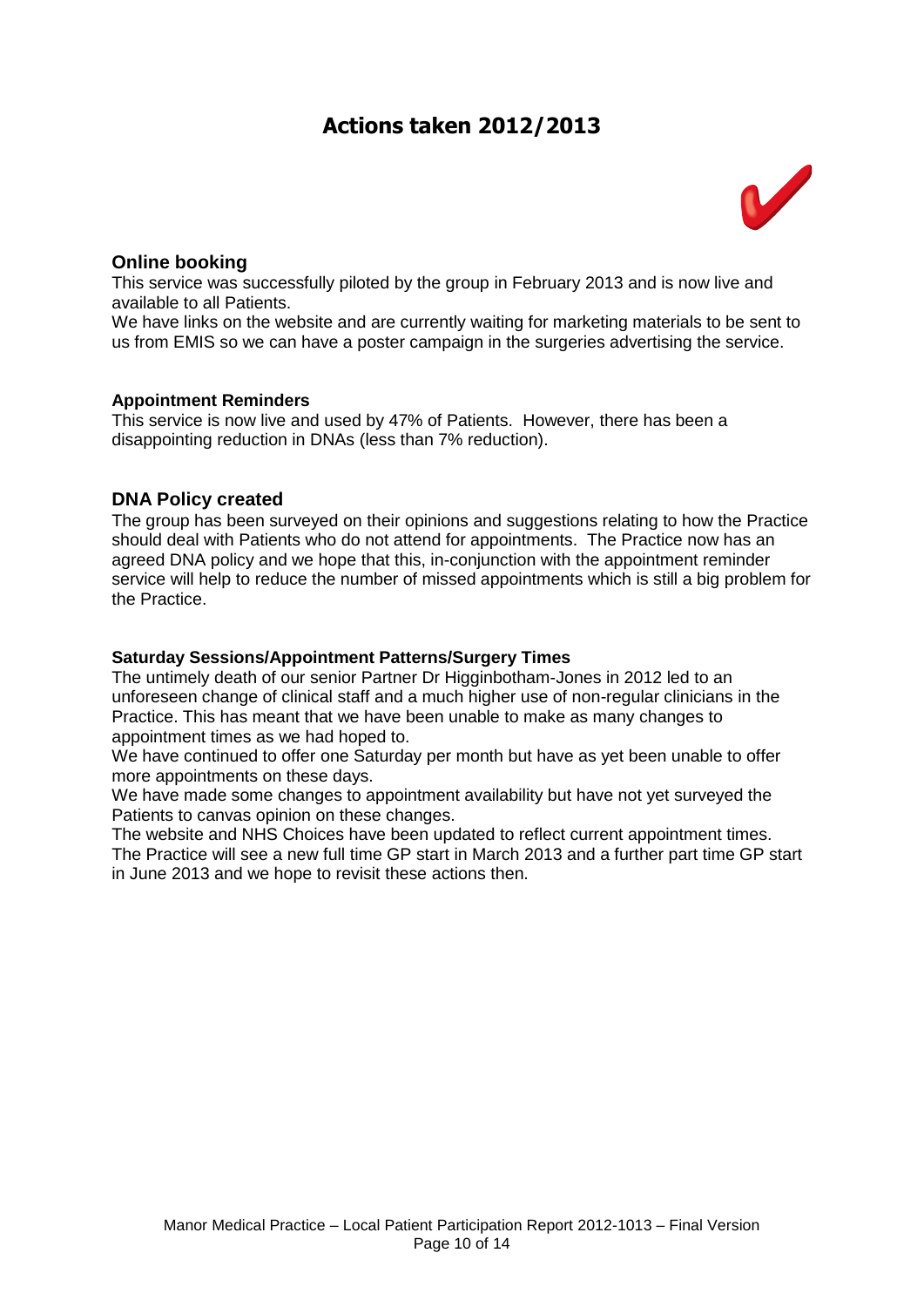### <span id="page-10-0"></span>**Actions to be taken 2013/2014**

#### <span id="page-10-1"></span>**Assess Appointments**

Investigate use of tools to estimate demand Perform a demand analysis exercise Look at solutions to try and match the unmet need

#### <span id="page-10-2"></span>**Information leaflet on appointments**

Create an "Everything you need to know about appointments at Manor Medical Practice" leaflet Circulate to the group for comment and review Revise and circulate for approval Publish to practice population and make available on the website

#### <span id="page-10-3"></span>**Education leaflet on prescriptions**

Create an "Everything you need to know about prescriptions at Manor Medical Practice" leaflet Circulate to the group for comment and review Revise and circulate for approval Publish to practice population and make available on the website

#### <span id="page-10-4"></span>**Pharmacy issues**

Ask the group for further input regarding issues and create a survey Run a patient survey around issues at the pharmacy Ask the group and pharmacies for comments Decide on a suitable course of action if necessary

#### <span id="page-10-5"></span>**Revisit actions 2012**

Look back at the outstanding actions from 2012 and see if further progress can be made.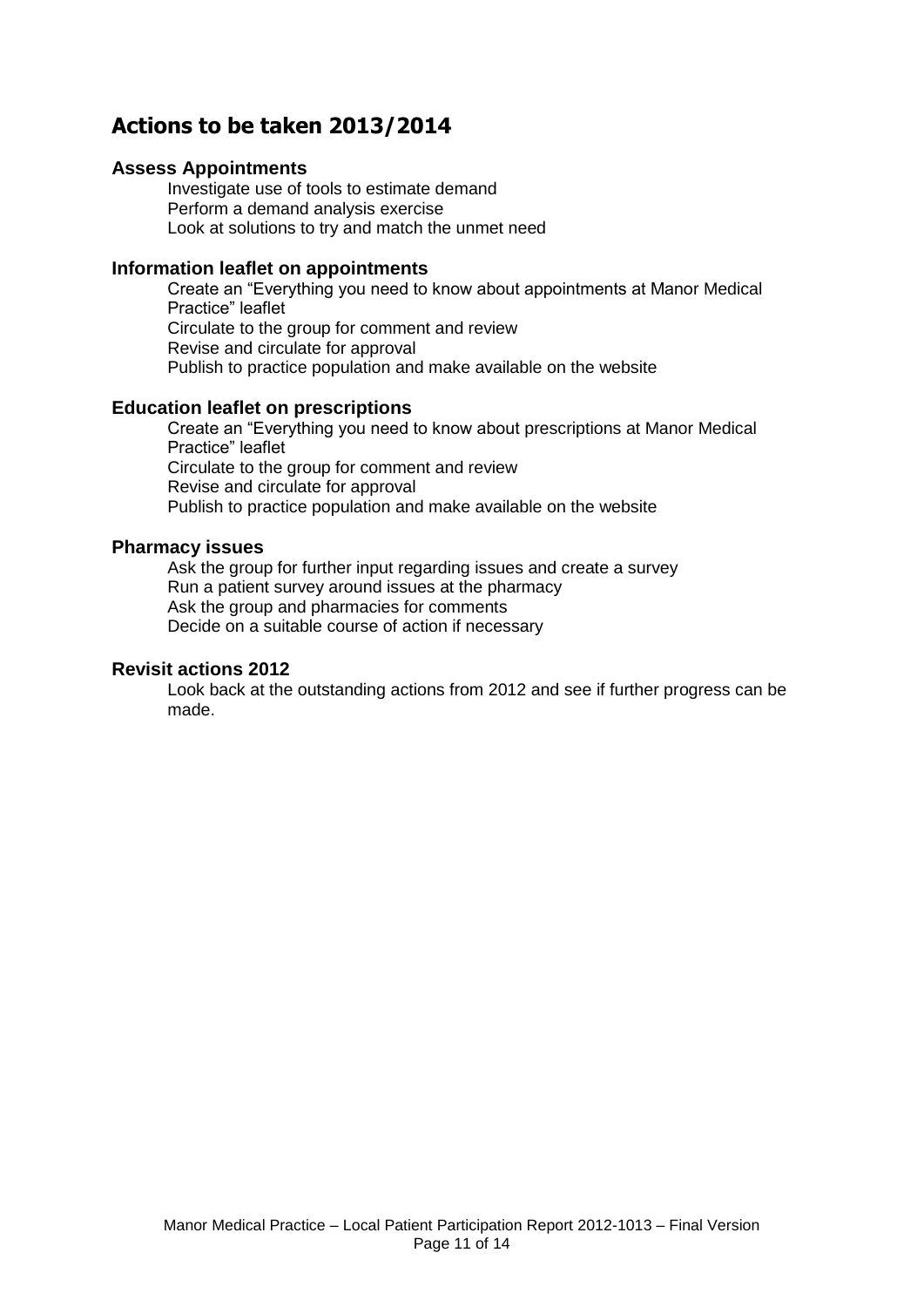### <span id="page-11-0"></span>**Opening hours**

At both sites the reception is open from 8.00 am to 7.00pm.

On Mondays, Wednesday and Thursday at Offerton and Tuesdays at Hillgate reception is open at 7.30am.

Telephones are answered from 8.00am to 6.00pm.

At 6.00pm the telephones are switched over to the out of hours service.

GP Surgeries at Hillgate from April 2013

| Day of week | <b>AM</b>      | <b>PM</b>        |
|-------------|----------------|------------------|
| Monday      | $8.30 - 10.40$ | $3.30 - 7.00$    |
| Tuesday     | $7.30 - 11.10$ | $1.30 - 6.00$    |
| Wednesday   | $8.30 - 10.40$ | $3.00 - 6.00$    |
| Thursday    | $8.00 - 11.10$ | $3.00 - 6.00$    |
| Friday      | $8.00 - 10.20$ | Duty doctor only |
| Saturday    | $8.30 - 10.30$ |                  |
|             | Monthly        |                  |

GP Surgeries at Offerton from April 2013

| Day of week | <b>AM</b>      | <b>PM</b>        |
|-------------|----------------|------------------|
| Monday      | $7.30 - 11.10$ | $4.00 - 7.00$    |
| Tuesday     | $8.30 - 11.10$ | $4.00 - 7.00$    |
| Wednesday   | $8.30 - 10.40$ | Duty doctor only |
| Thursday    | $7.30 - 11.10$ | $3.30 - 7.00$    |
| Friday      | $8.00 - 11.10$ | $2.00 - 6.00$    |

### <span id="page-11-1"></span>**Extended hours**

From April 2013, the Practice will offer the following extended hours surgeries:

Hillgate Surgery

Monday pm 6.30 – 7.00 Tuesday am 7.30 – 8.00 Saturday am monthly

**Offerton Surgery** Monday am 7.30 – 8.00 Monday pm 6.30 – 7.30 Tuesday pm 6.30 – 7.30 Wednesday am 7.30 – 8.00 (alternate weeks) Thursday am 7.30 – 8.00 Thursday pm  $6.30 - 7.00$ 

We expect that there will also be additional extended hours appointments from June 2013 when our new GP starts.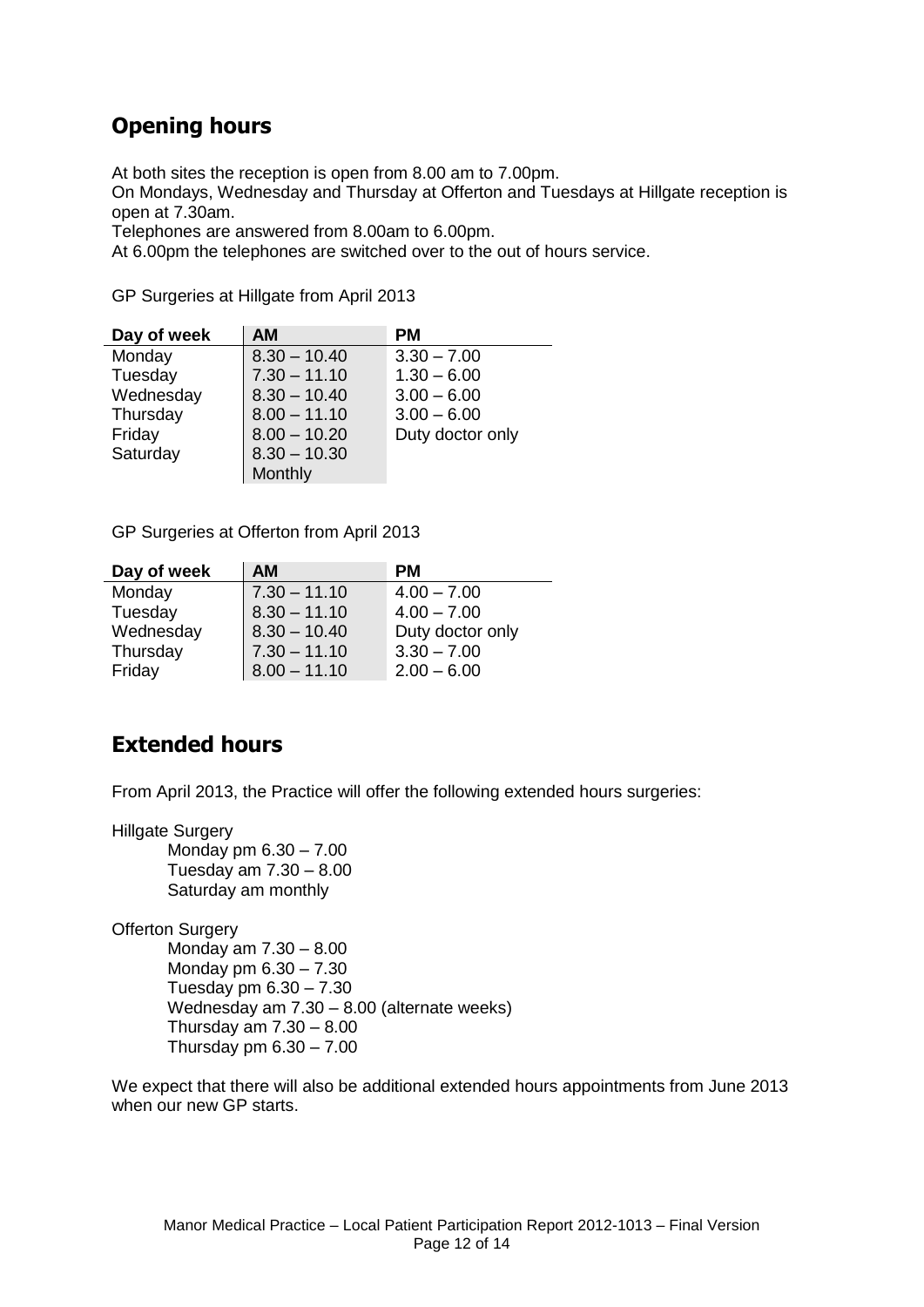### <span id="page-12-0"></span>**Summary of evidence**



#### <span id="page-12-1"></span>**Local Patient Survey**

We printed 150 surveys and handed them out to patients attending for both routine and urgent appointments over a week long period.

123 completed surveys were returned.

#### **Manor Medical Practice – Patient Survey**

We have recently asked our Patient Participation group for issues which they feel are a priority to them and should be discussed. There were two recurring issues which came up and we would now like to ask a wider patient group to give their opinions. We would be grateful if you would take a few minutes to complete this short survey for us and return to the reception desk before leaving today.

The opinions of all our patients are important to us - if you are interested in joining the Patient Reference Group please ask at reception for an application form.

Many Thanks.

#### **Appointments**

| Since the introduction of nurse triage have you ever been unable to get an urgent      | YES        | NO  |
|----------------------------------------------------------------------------------------|------------|-----|
| appointment when you needed one?                                                       |            |     |
| In your experience, how long do you usually have to wait to get a routine appointment? |            |     |
| In your opinion how long is it acceptable to wait for a routine appointment?           |            |     |
| Are you willing to see any of our GPs in order to be seen in an earlier appointment?   | <b>YES</b> | NO. |
| Do you know that routine and urgent appointments are different                         | <b>YES</b> | NO  |

| <b>Prescriptions</b>                                                                                                                          |            |     |
|-----------------------------------------------------------------------------------------------------------------------------------------------|------------|-----|
| Have you ever had a problem collecting a prescription at the surgery?                                                                         | <b>YES</b> | NO. |
|                                                                                                                                               |            |     |
| Are you aware of the different types of items that may be on your prescription?                                                               | <b>YES</b> | NO. |
| Do you know that the Practice requires a minimum of 2 working days (48 hours) to prepare<br>a repeat prescription?                            | <b>YES</b> | NO. |
| Do you know that a non regular item may take longer to be reissued as it requires prior<br>approval from the GP?                              | <b>YES</b> | NO. |
| Are you aware that in order to keep receiving some repeat prescriptions your GP will have to<br>see you periodically for a medication review? | <b>YES</b> | NO. |
| Do you read the messages on prescriptions?                                                                                                    | <b>YES</b> | NO. |
| Have you ever had a problem with a prescription at the pharmacy?                                                                              | <b>YES</b> | NO. |
| If yes, please comment on the problem:                                                                                                        |            |     |